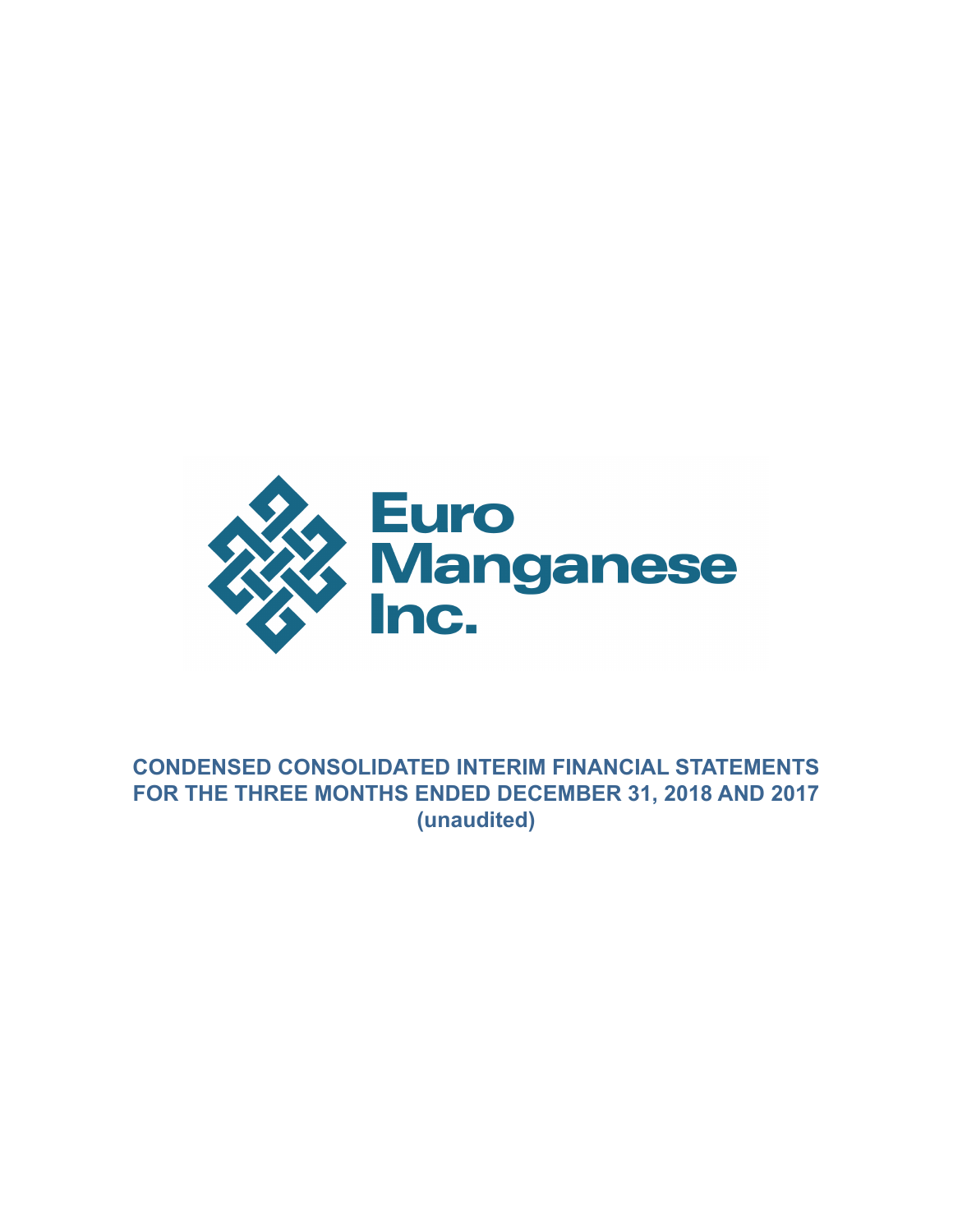# **Contents**

#### **Financial Statements**

Condensed Consolidated Interim Statements of Financial Position Condensed Consolidated Interim Statements of Loss and Comprehensive Loss Condensed Consolidated Interim Statements of Changes in Shareholders' Equity Condensed Consolidated Interim Statements of Cash Flows

#### **Notes to the Condensed Consolidated Interim Financial Statements**

[Note 1 - Nature of Operations and Liquidity](#page-6-0)

- [Note 2 Basis of Preparation](#page-6-0)
- [Note 3 Significant Accounting Policies, Estimates and Judgments](#page-7-0)

[Note 4 - Exploration and Evaluation Assets](#page-9-0)

[Note 5 - Property and Equipment](#page-10-0)

[Note 6 - EPCS Option](#page-11-0)

[Note 7 - Deferred Consideration](#page-12-0)

[Note 8 - Equity](#page-12-0)

[Note 9 - Related Party Transactions](#page-15-0)

[Note 10 - Fair Value Measurement of Financial Instruments](#page-16-0)

[Note 11 - Segmented Information](#page-16-0)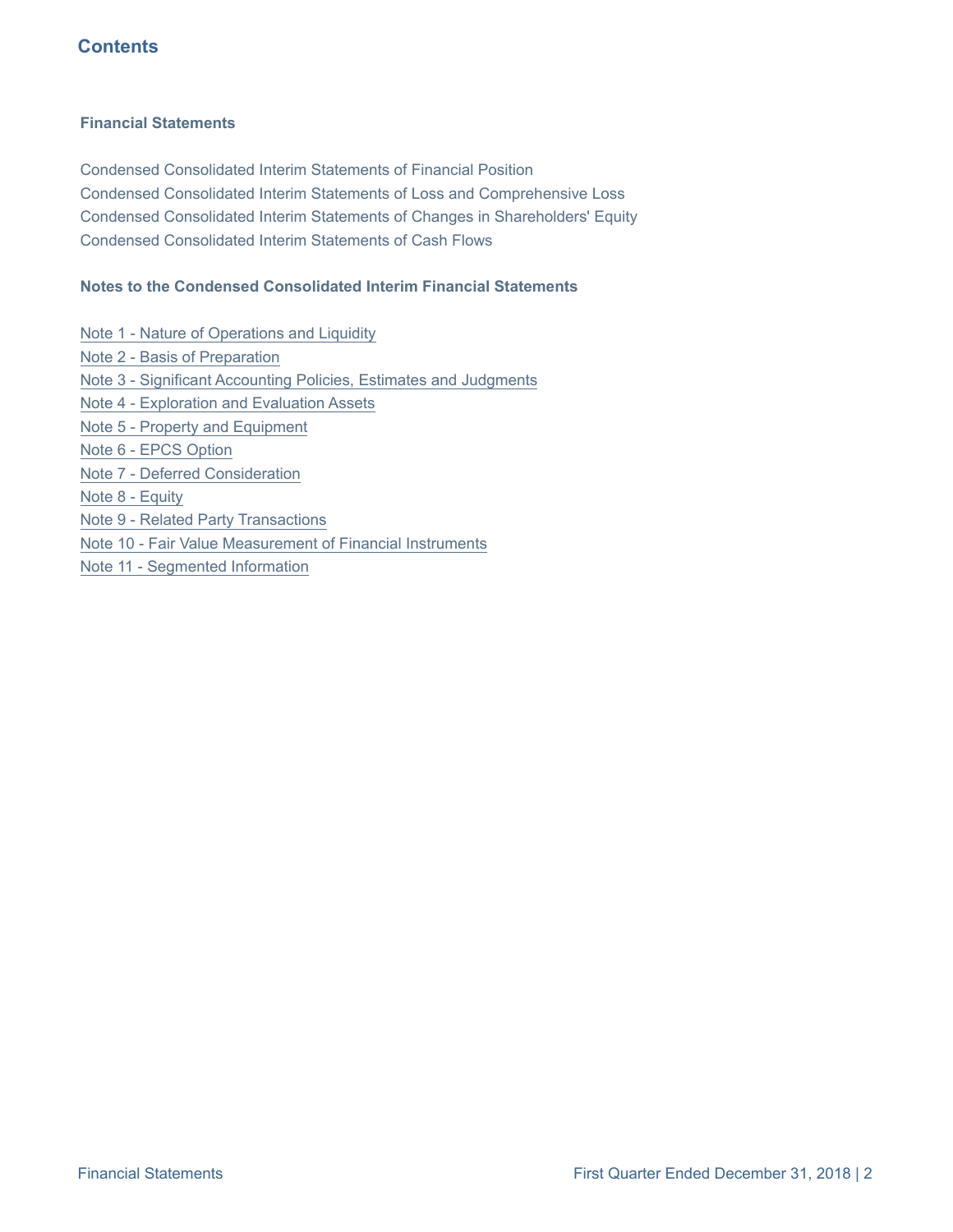|                                            | <b>Note</b>             | December 31,<br>2018 | September 30,<br>2018 |
|--------------------------------------------|-------------------------|----------------------|-----------------------|
|                                            |                         | \$                   | \$                    |
| <b>ASSETS</b>                              |                         |                      |                       |
| <b>Current assets</b>                      |                         |                      |                       |
| Cash                                       |                         | 9,012,510            | 10,368,002            |
| Prepaid expenses                           |                         | 197,964              | 124,326               |
| Accounts receivable                        |                         | 131,765              | 162,549               |
|                                            |                         | 9,342,239            | 10,654,877            |
|                                            |                         |                      |                       |
| <b>Non-current assets</b>                  |                         |                      |                       |
| Exploration and evaluation assets          | $\overline{\mathbf{4}}$ | 1,249,086            | 1,249,086             |
| Property and equipment                     | 5                       | 366,178              | 369,110               |
| Option                                     | 6                       | 815,000              |                       |
| <b>Total assets</b>                        |                         | 11,772,503           | 12,273,073            |
|                                            |                         |                      |                       |
| <b>LIABILITIES</b>                         |                         |                      |                       |
| <b>Current liabilities</b>                 |                         |                      |                       |
| Accounts payable                           |                         | 611,640              | 940,028               |
| Due to related parties                     | $\boldsymbol{9}$        | 60,369               | 320,639               |
| Deferred consideration                     | $\overline{7}$          | 285,104              | 275,236               |
|                                            |                         | 957,113              | 1,535,903             |
| <b>Non-current liabilities</b>             |                         |                      |                       |
| Deferred consideration                     | $\overline{7}$          | 249,109              | 240,537               |
| <b>Total liabilities</b>                   |                         | 1,206,222            | 1,776,440             |
|                                            |                         |                      |                       |
| <b>EQUITY</b>                              |                         |                      |                       |
| Share capital                              | 8                       | 22,255,025           | 19,972,416            |
| Equity reserve                             |                         | 1,646,648            | 1,482,544             |
| <b>Deficit</b>                             |                         | (13, 335, 392)       | (10, 958, 327)        |
| <b>Total equity</b>                        |                         | 10,566,281           | 10,496,633            |
|                                            |                         |                      |                       |
| Total liabilities and shareholders' equity |                         | 11,772,503           | 12,273,073            |

Nature of operations and liquidity (note 1)

Approved on behalf of the Board of Directors on February 11, 2019

*"Marco Romero" "John Webster"* Marco Romero, Director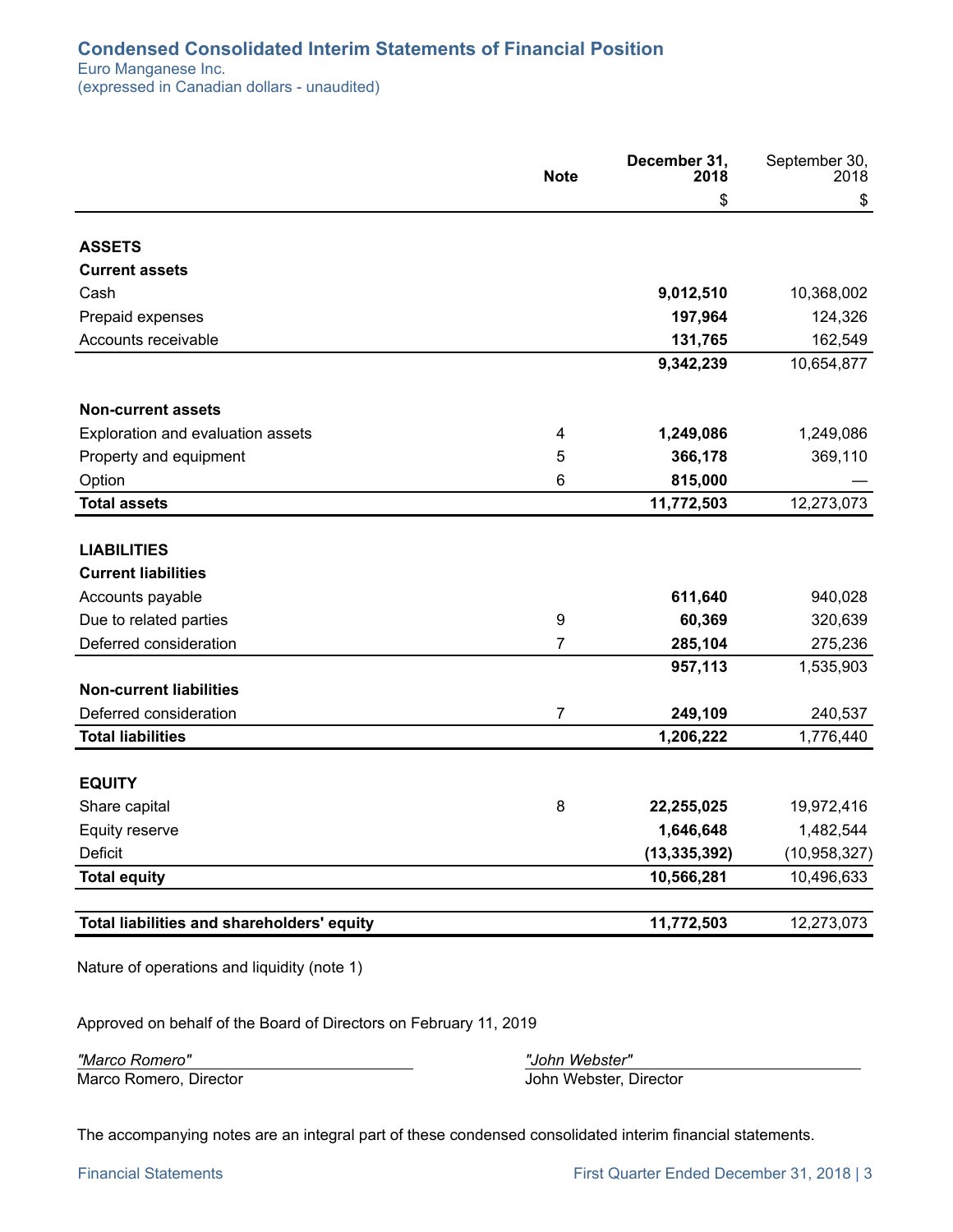|                                                        | Three Months Ended December 31, |            |  |
|--------------------------------------------------------|---------------------------------|------------|--|
|                                                        | 2018                            | 2017       |  |
|                                                        | \$                              | \$         |  |
| <b>Project evaluation expenses</b>                     |                                 |            |  |
| Engineering                                            | 626,424                         | 620,987    |  |
| Drilling, sampling and surveys                         | 208,250                         |            |  |
| Metallurgical                                          | 148,957                         | 34,258     |  |
| Remuneration                                           | 226,982                         | 147,702    |  |
| Share-based compensation                               | 40,425                          | 17,405     |  |
| Travel                                                 | 40,086                          | 46,729     |  |
| Legal and professional fees                            | 60,985                          | 35,465     |  |
| Geological                                             | 117,503                         | 65,994     |  |
| Market studies                                         | 54,788                          | 91,739     |  |
| Project management                                     |                                 | 44,227     |  |
| Supplies and rentals                                   | 20,306                          | 14,714     |  |
|                                                        | 1,544,706                       | 1,119,220  |  |
| <b>Other expenses</b>                                  |                                 |            |  |
| Remuneration                                           | 329,579                         | 174,991    |  |
| Share-based compensation                               | 74,789                          | 50,620     |  |
| <b>Total remuneration</b>                              | 404,368                         | 225,611    |  |
| Legal and professional fees                            | 77,004                          | 34,296     |  |
| Travel                                                 | 47,290                          | 12,469     |  |
| Filing fees                                            | 38,037                          |            |  |
| Accretion expense                                      | 18,440                          | 25,898     |  |
| Office, general and administrative                     | 27,779                          | 22,273     |  |
| Insurance                                              | 25,454                          | 13,773     |  |
| Office rent                                            | 21,281                          | 5,500      |  |
| Conferences                                            |                                 | 2,257      |  |
| Investor relations                                     | 168,151                         | 4,565      |  |
| Depreciation                                           | 4,555                           | 974        |  |
|                                                        | 832,359                         | 347,616    |  |
| Loss and comprehensive loss for the year               | 2,377,065                       | 1,466,836  |  |
| Weighted average number of common shares outstanding - |                                 |            |  |
| basic and diluted                                      | 170,487,861                     | 90,549,020 |  |
| Basic and diluted loss per common share                | \$0.01                          | \$0.02     |  |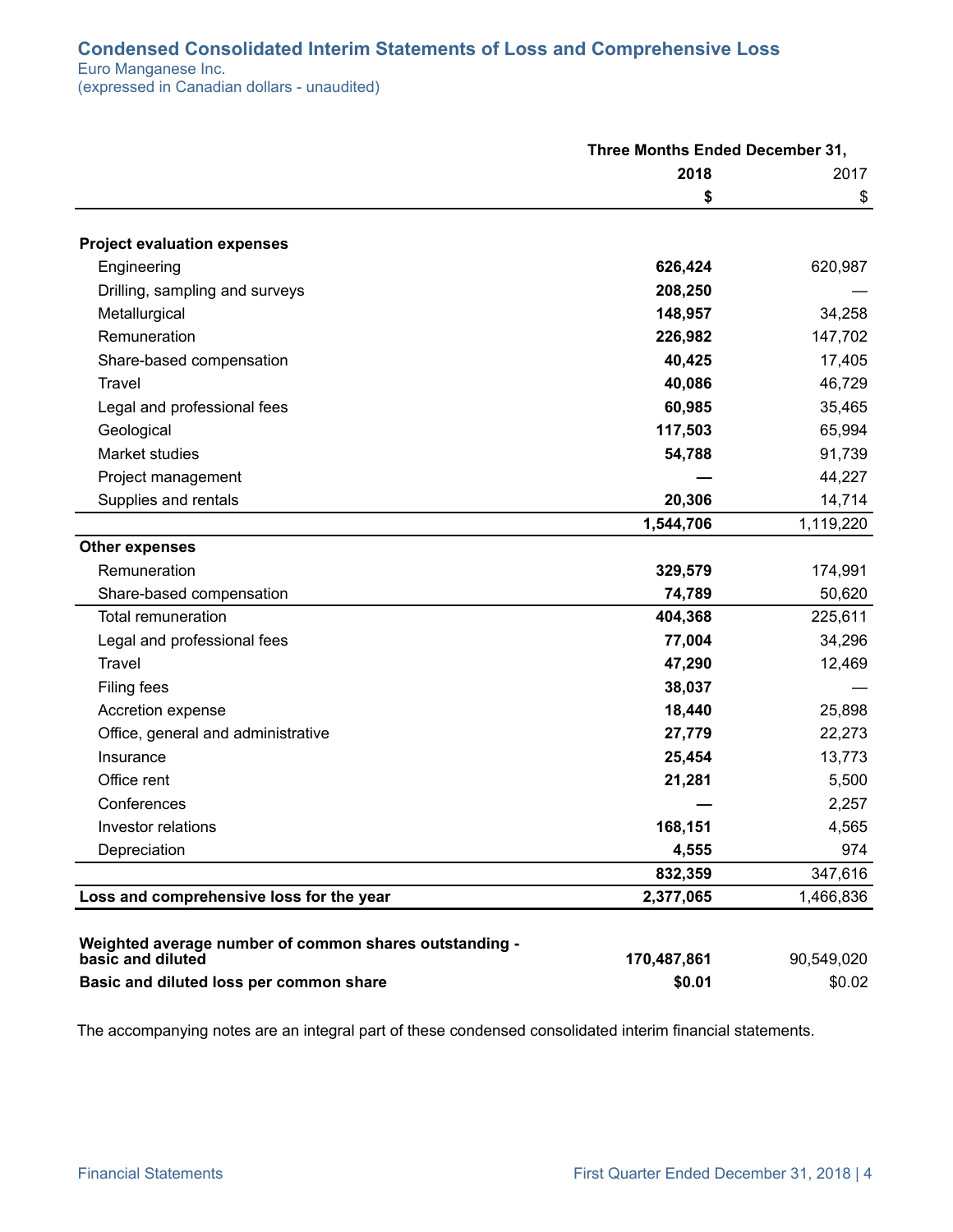# **Condensed Consolidated Interim Statements of Changes in Shareholders' Equity**

Euro Manganese Inc.

(expressed in Canadian dollars - unaudited)

|                                                      | Attributable to equity shareholders of the Company |                                            |           |                |                                                 |
|------------------------------------------------------|----------------------------------------------------|--------------------------------------------|-----------|----------------|-------------------------------------------------|
|                                                      | <b>Share</b><br>Capital <sup>(1)</sup>             | <b>Share</b><br>Capital<br><b>Reserves</b> |           | <b>Deficit</b> | <b>Shareholders'</b><br><b>Equity (Deficit)</b> |
|                                                      | #                                                  |                                            |           |                |                                                 |
| Balance at October 1, 2017                           | 90,411,610                                         | 7,183,542                                  | 381,086   | (4,424,252)    | 3,140,376                                       |
| Shares issued as payment of services                 | 770,060                                            | 84,708                                     |           |                | 84,708                                          |
| Options exercised                                    | 50,000                                             | 9,250                                      | (3,750)   |                | 5,500                                           |
| Share-based compensation                             |                                                    |                                            | 68,025    |                | 68,025                                          |
| Loss and comprehensive loss for the period           |                                                    |                                            |           | (1,466,836)    | (1,466,836)                                     |
| Balance at December 31, 2017                         | 91,231,670                                         | 7,277,500                                  | 445,361   | (5,891,088)    | 1,831,773                                       |
| <b>Balance at October 1, 2018</b>                    | 160,509,600                                        | 19,972,416                                 | 1,482,544 | (10, 958, 327) | 10,496,633                                      |
| Shares and warrants issued for cash, net of expenses | 10,000,000                                         | 2,232,609                                  | 48,890    |                | 2,281,499                                       |
| Shares issued as part of broker fees                 | 200,000                                            | 50,000                                     |           |                | 50,000                                          |
| Share-based compensation                             |                                                    |                                            | 115,214   |                | 115,214                                         |
| Loss and comprehensive loss for the period           |                                                    |                                            |           | (2,377,065)    | (2,377,065)                                     |
| <b>Balance at December 31, 2018</b>                  | 170,709,600                                        | 22,255,025                                 | 1,646,648 | (13, 335, 392) | 10,566,281                                      |

 $(1)$  On March 20, 2018, at the Company's Annual General and Special Meeting, the shareholders approved the modification to the Company's authorized share structure and the number of issued common shares without par value. All fully paid and issued common shares were subdivided on a basis of one old for five new shares. The comparative information for the three months ended December 31, 2017, was restated for this change.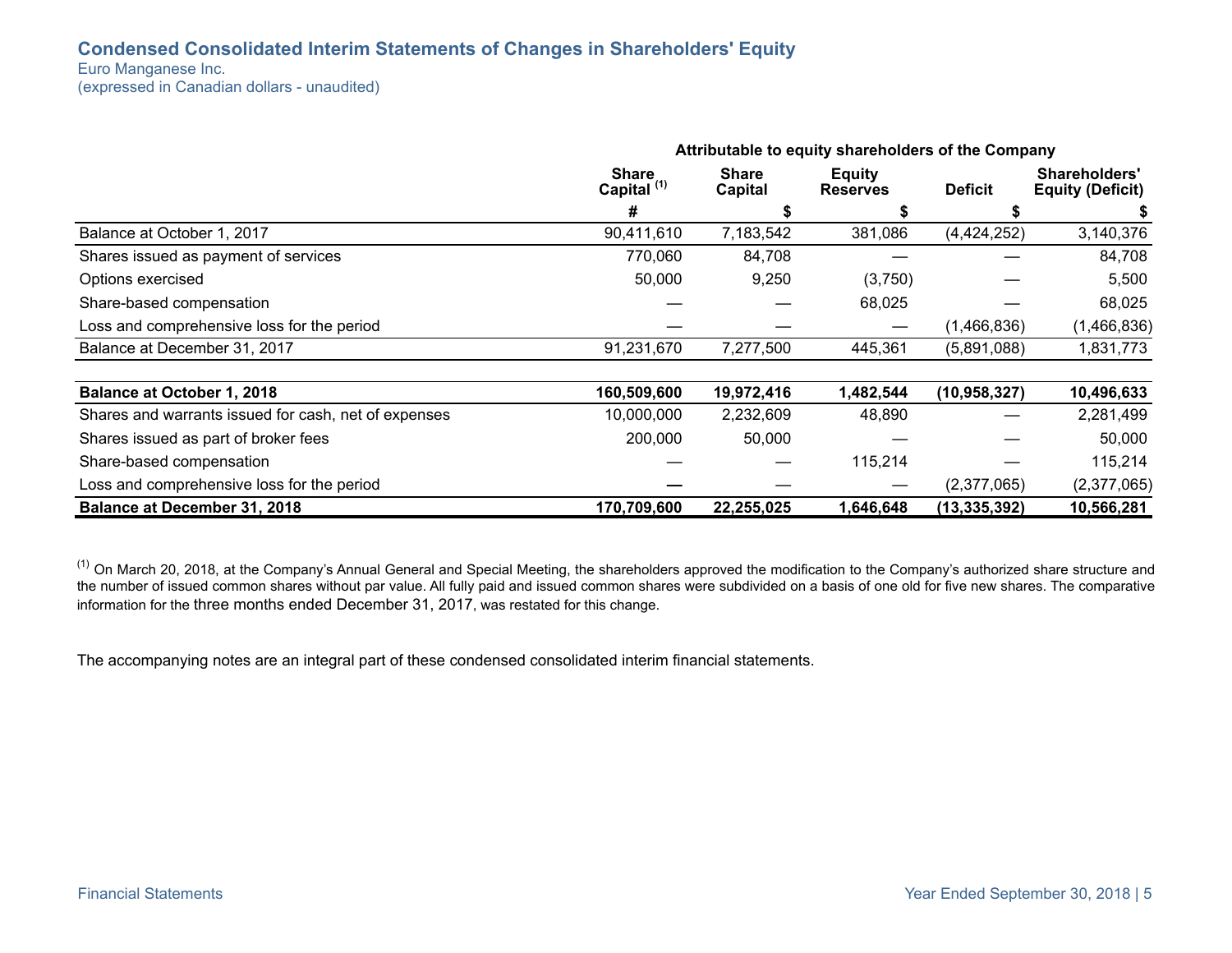## **Condensed Consolidated Interim Statements of Cash Flows**

Euro Manganese Inc.

(expressed in Canadian dollars - unaudited)

|                                                |                | Three Months Ended December 31, |             |
|------------------------------------------------|----------------|---------------------------------|-------------|
|                                                | <b>Note</b>    | 2018                            | 2017        |
|                                                |                | S                               | \$          |
| <b>Operating activities</b>                    |                |                                 |             |
| Net loss for the period                        |                | (2,377,065)                     | (1,466,836) |
| Less non-cash transactions:                    |                |                                 |             |
| Share-based compensation                       |                | 115,214                         | 68,025      |
| Shares and warrants for services               |                |                                 | 165,650     |
| Depreciation                                   |                | 4,555                           | 974         |
| Accretion expense                              | $\overline{7}$ | 18,440                          | 25,898      |
|                                                |                | (2, 238, 856)                   | (1,206,289) |
| Changes in non-cash working capital items:     |                |                                 |             |
| Accounts payable                               |                | (96, 854)                       | 153,041     |
| Accounts receivable                            |                | 30,784                          | (5,963)     |
| Prepaid expenses                               |                | (73, 638)                       | 18,268      |
| Due to related parties                         |                | (246,082)                       | 29,661      |
|                                                |                | (385,790)                       | 195,007     |
| <b>Cash used in operating activities</b>       |                | (2,624,646)                     | (1,011,282) |
| <b>Financing activities</b>                    |                |                                 |             |
| Common shares issued for cash, net of expenses | 8(a)           | 2,085,777                       |             |
| Exercise of stock options                      |                |                                 | 5,500       |
| Cash generated from financing activities       |                | 2,085,777                       | 5,500       |
| <b>Investing activities</b>                    |                |                                 |             |
| Option                                         | 6              | (815,000)                       |             |
| Property & equipment acquisition               | 5              | (1,623)                         | (318, 734)  |
| Cash used in investing activities              |                | (816, 623)                      | (318, 734)  |
|                                                |                |                                 |             |
| <b>Decrease in Cash</b>                        |                | (1, 355, 492)                   | (1,324,516) |
| Cash - beginning of period                     |                | 10,368,002                      | 2,860,994   |
| Cash - end of period                           |                | 9,012,510                       | 1,536,478   |
|                                                |                |                                 |             |
| Non-cash transactions excluded from above:     |                |                                 |             |
| Shares issued as payment of broker warrants    |                |                                 |             |
| Equity reserve                                 |                | 48,890                          |             |
| Share capital                                  |                | (48, 890)                       |             |
| Issue of employee warrants                     |                |                                 |             |
| <b>Equity Reserve</b>                          |                | 50,000                          |             |
| Share Capital                                  |                | (50,000)                        |             |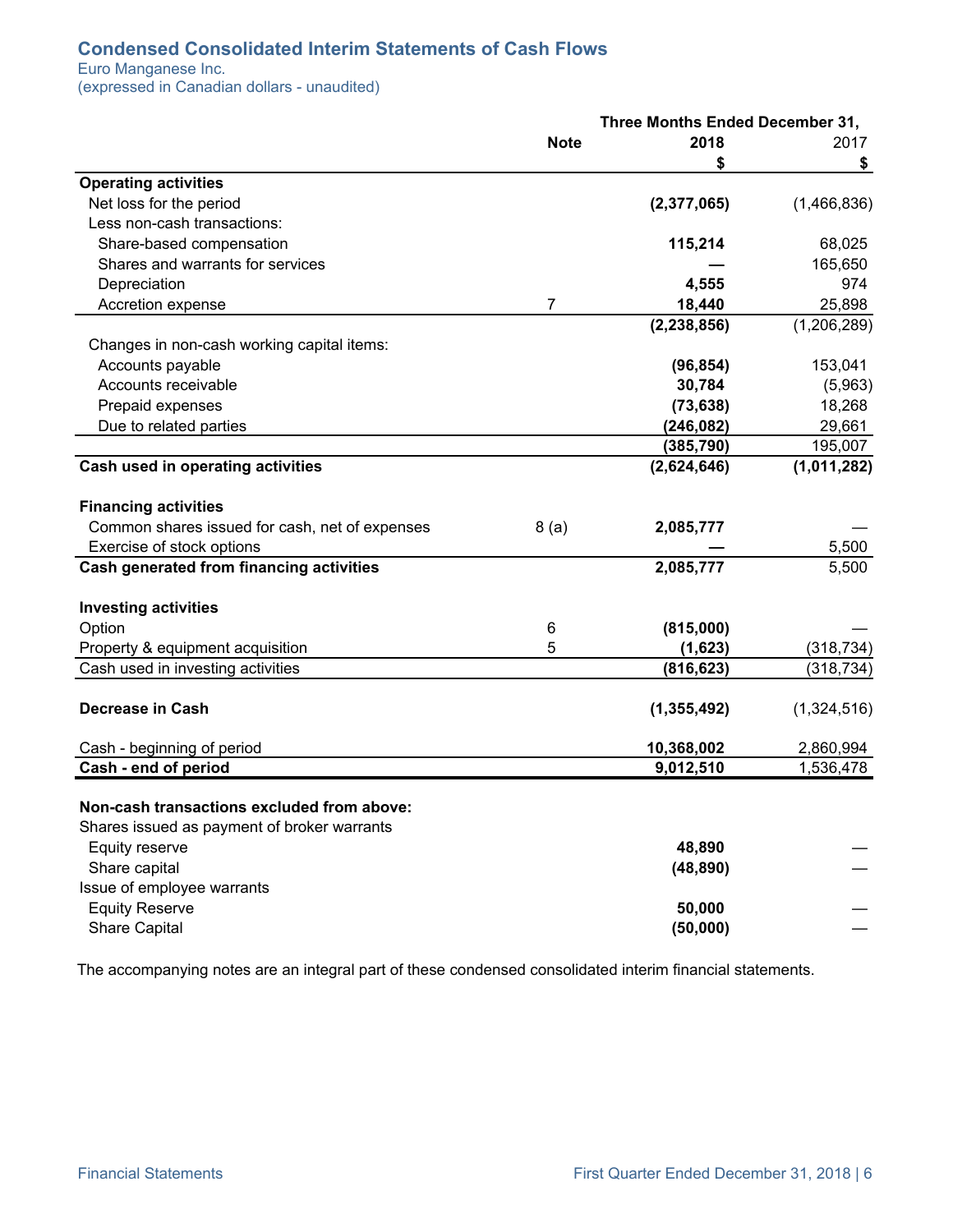<span id="page-6-0"></span>Euro Manganese Inc. (expressed in Canadian dollars - unaudited)

### **1. Nature of Operations and Liquidity**

Euro Manganese Inc. (the "Company") was incorporated as a private company under the British Columbia Business Corporations Act on November 24, 2014. The Company completed an initial public offering ("IPO") of its shares on the Australia Securities Exchange ("ASX") on September 28, 2018, and completed an IPO on the TSX Venture Exchange ("TSX-V") on October 2, 2018. The Company's common shares commenced trading on the TSX-V and CHESS Depository Interests ("CDIs", with each CDI representing one common share) started trading on the ASX on October 2, 2018. The Company is focused on the exploration and reclamation of mineral projects in Europe and is currently evaluating the potential development of the Chvaletice deposit, located in the Czech Republic, into a high-purity electrolytic manganese metal ("HPEMM") and high-purity manganese sulphate monohydrate ("HPMSM") project (the "Chvaletice Project").

The Company's corporate offices are located at 1040 West Georgia Street, Suite 1500, Vancouver, B.C., Canada, and its registered offices are located at Suite 1700, 666 Burrard Street, Vancouver, B.C., Canada.

These condensed consolidated interim financial statements have been prepared on a going concern basis, which contemplates the realization of assets and the satisfaction of liabilities in the normal course of business for at least the next twelve months.

As an early exploration stage company, it does not own any properties with established reserves, has no operating revenues and is unable to self-finance its operations. Further, there is no assurance that the evaluation and acquisition activities executed or planned by the Company for the Chvaletice Project will result in the development of a profitable commercial operation. The Company will likely operate at a loss while the Company is evaluating the potential of the Chvaletice Project.

At December 31, 2018, the Company's equity totaled \$10,566,281 and working capital totaled \$8,385,126, including cash of \$9,012,510. These capital resources are expected to provide sufficient working capital to fund its corporate and committed project development costs for at least 12 months from the date of these financial statements.

Additional funding will be required for further evaluation and development work including the completion of feasibility studies, environmental studies, permitting, as well as the potential future construction of infrastructure and facilities for the Chvaletice Project. The ability of the Company to arrange such equity or other financing in the future will depend principally upon prevailing market conditions and the performance of the Company. Such additional funding may not be available when needed, if at all, or be available on terms favorable to the Company. Failure to obtain such additional financing could result in delay or indefinite postponement of further evaluation and development of the Company's principal property and could result in material adjustments to the carrying values of assets.

# **2. Basis of Preparation**

#### *2.1 Statement of compliance*

These condensed consolidated interim financial statements have been prepared in accordance with International Financial Reporting Standards ("IFRS") as issued by the International Accounting Standards Board ("IASB") applicable to the preparation of interim financial statements, including IAS 34 *Interim financial reporting*. The comparative information has also been prepared on this basis.

These condensed interim consolidated financial statements do not include all the information required for full annual financial statements and therefore should be read in conjunction with our audited consolidated financial statements for the year ended September 30, 2018.

These condensed consolidated interim financial statements were prepared by management and approved by the Board of Directors of the Company (the "Board") on February 11, 2019.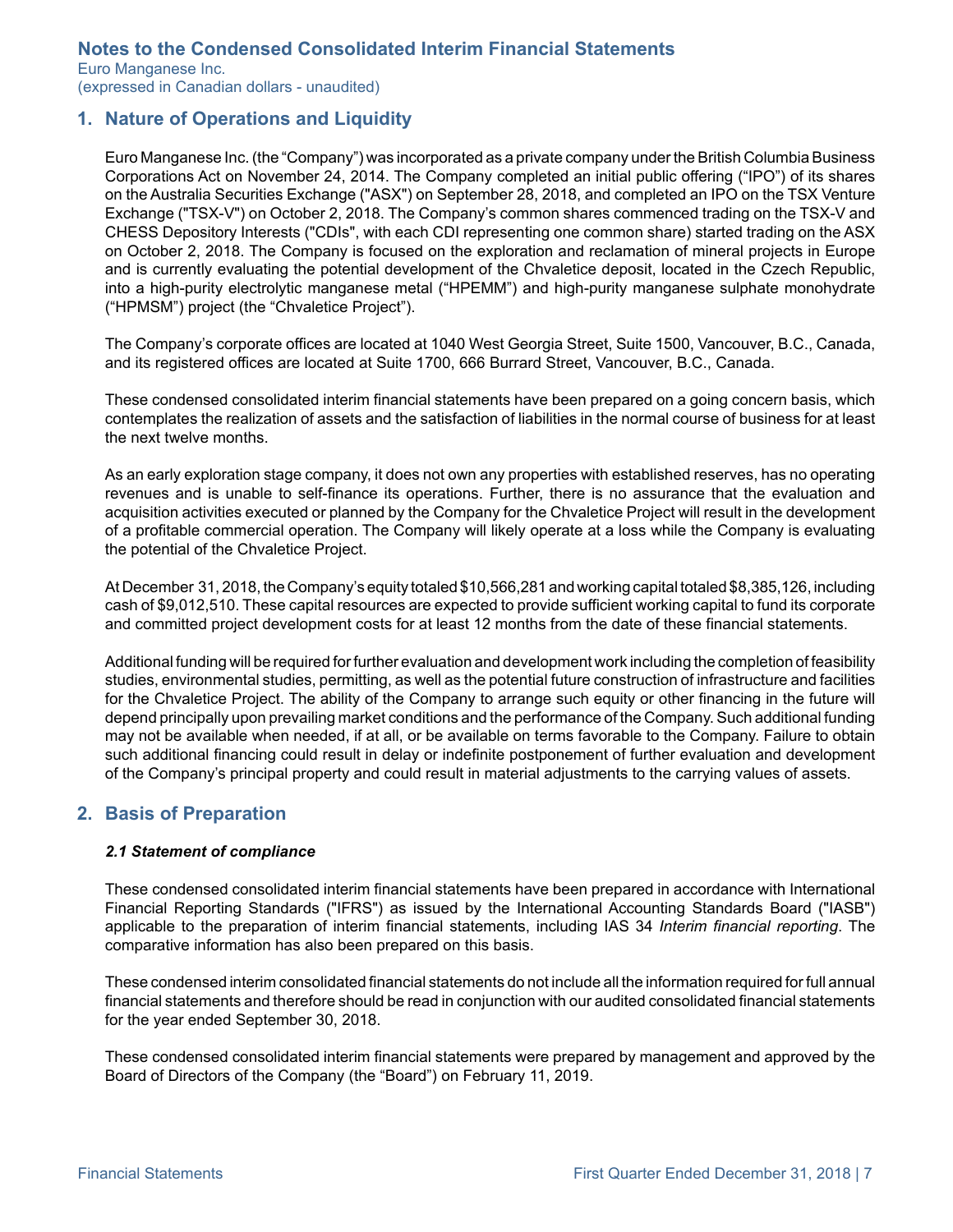<span id="page-7-0"></span>Euro Manganese Inc. (expressed in Canadian dollars - unaudited)

# **2. Basis of Preparation (continued)**

#### *2.2 Basis of measurement*

These condensed consolidated interim financial statements have been prepared using the accrual basis of accounting except for cash flow information. In addition, these condensed consolidated interim financial statements have been prepared on the historical cost basis.

#### *2.3 Basis of consolidation*

These condensed consolidated interim financial statements incorporate the accounts of the Company and the entities controlled by the Company. The Company controls an entity when it is exposed to, or has rights to, variable returns from its involvement with the entity and has the ability to affect those returns through its power over the entity. The condensed consolidated interim financial statements include the accounts of the Company's subsidiaries from the date of control commences until the date that control ceases. The financial statements of its wholly-owned subsidiary, Mangan Chvaletice s.r.o. ("Mangan"), are included in the condensed consolidated interim financial statements for both periods presented. All significant intercompany transactions and balances have been eliminated.

#### *2.4 Share split - Subdivision of shares on a one-for-five basis*

On March 20, 2018, at the Company's Annual General and Special Meeting, the shareholders approved the modification to the Company's authorized share structure and the number of issued common shares without par value. All fully paid and issued common shares were subdivided on a basis of one old for five new shares. As a result, a total of 26,441,308 outstanding common shares of the Company were converted to 132,206,540 new common shares.

To reflect the subdivision of shares on a one-for-five, all shares, options and warrants balances presented in these statements have been increased, where applicable, by a factor of five and their respective unit share price has been reduced by the same ratio.

### **3. Significant Accounting Policies, Estimates and Judgments**

#### *3.1 Change in accounting policies*

The accounting policies applied in the preparation of these condensed interim consolidated financial statements are consistent with those applied and disclosed in the Company's audited consolidated financial statements for the year ended September 30, 2018, except for the following:

a) IFRS 9 *Financial Instruments* ("IFRS 9")

IFRS 9 is effective for annual periods beginning on or after January 1, 2018, and sets out requirements for recognizing and measuring financial assets, financial liabilities and some contracts to buy or sell non-financial items. This standard replaces IAS 39 *Financial instruments: recognition and measurement* ("IAS 39"). IFRS 9 for the most part retains the existing requirements in IAS 39 for the classification and measurement of financial liabilities. However, it eliminates the previous IAS 39 financial assets categories of held to maturity, loans and receivables and available for sale. IFRS 9 allows for exemption from restating prior periods in respect to the standard's classification and measurement requirements. The Company chose to apply this exemption upon initial adoption, however, the adoption had no impact on the comparative period's financial statements.

Upon adoption of IFRS 9, the Company changed its accounting policy for financial instruments as follows: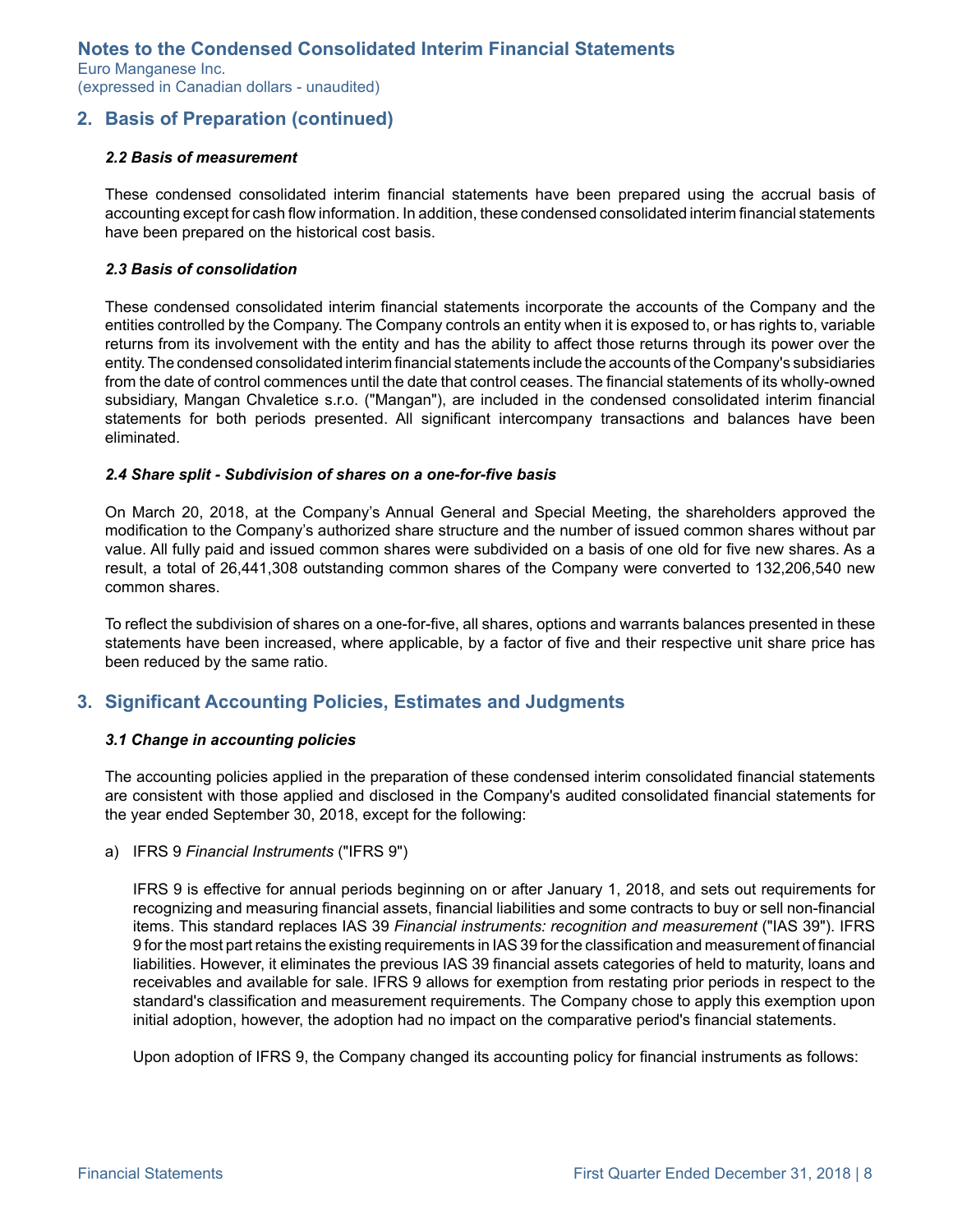Euro Manganese Inc. (expressed in Canadian dollars - unaudited)

# **3. Significant Accounting Policies, Estimates and Judgments (continued)**

*i) Classification*

Classification of financial instruments is determined at initial recognition.

A financial asset is classified as measured at: amortized cost, fair value through other comprehensive income ("FVOCI") or fair value through profit or loss ("FVTPL"). The classification of financial assets is generally based on the business model in which a financial asset is managed and its contractual cash flow characteristics. The derivatives embedded in contracts where the host is a financial asset in the scope of the standard are never separated. Instead, the hybrid financial instrument as a whole is assessed for classification. The Company's first option payment for the shares of E.P. Chvaletice s.r.o. ("EPCS") is classified as FVTPL (note 6). The Company's cash and accounts receivable are classified as measured at amortized cost.

A financial liability is measured at amortized cost, unless it is required to be measured at FVTPL such as instruments held for trading or derivatives, or the Company opted to measure the liability as FVTPL. The Company's accounts payable, due to related parties and deferred consideration are classified as measured at amortized cost.

*ii) Measurement*

*Financial assets and liabilities at FVTPL -* Financial assets and liabilities at FVTPL are initially recognized at fair value and transaction costs are expensed in the consolidated statement of income. Realized and unrealized gains and losses arising from changes in the fair value of the financial assets or liabilities held at FVTPL are included in the consolidated statement of income in the period in which they arise. Where the Company has opted to designate a financial liability at FVTPL, any changes associated with the Company's own credit risk will be recognized in other comprehensive income ("OCI").

*Financial assets at FVOCI* - Investments in equity instruments at FVOCI are initially recognized at fair value plus transaction costs. Subsequently, they are measured at fair value, with gains and losses arising from changes from initial recognition recognized in OCI.

*Financial assets and liabilities at amortized cost -* Financial assets and liabilities at amortized cost are initially recognized at fair value, and subsequently carried at amortized cost less any impairment.

#### *iii) Impairment of financial assets*

An expected credit loss ("ECL") model applies to financial assets measured at amortized cost, contract assets and debt investments at FVOCI, but not to investments in equity instruments.

The application of the simplified approach to measuring the ECL, which uses a lifetime expected loss allowance for all trade receivables, had no impact on the carrying amounts of the Company's financial assets on the transition date given the accounts receivable are mostly taxes receivable and therefore outside of scope of IFRS 9.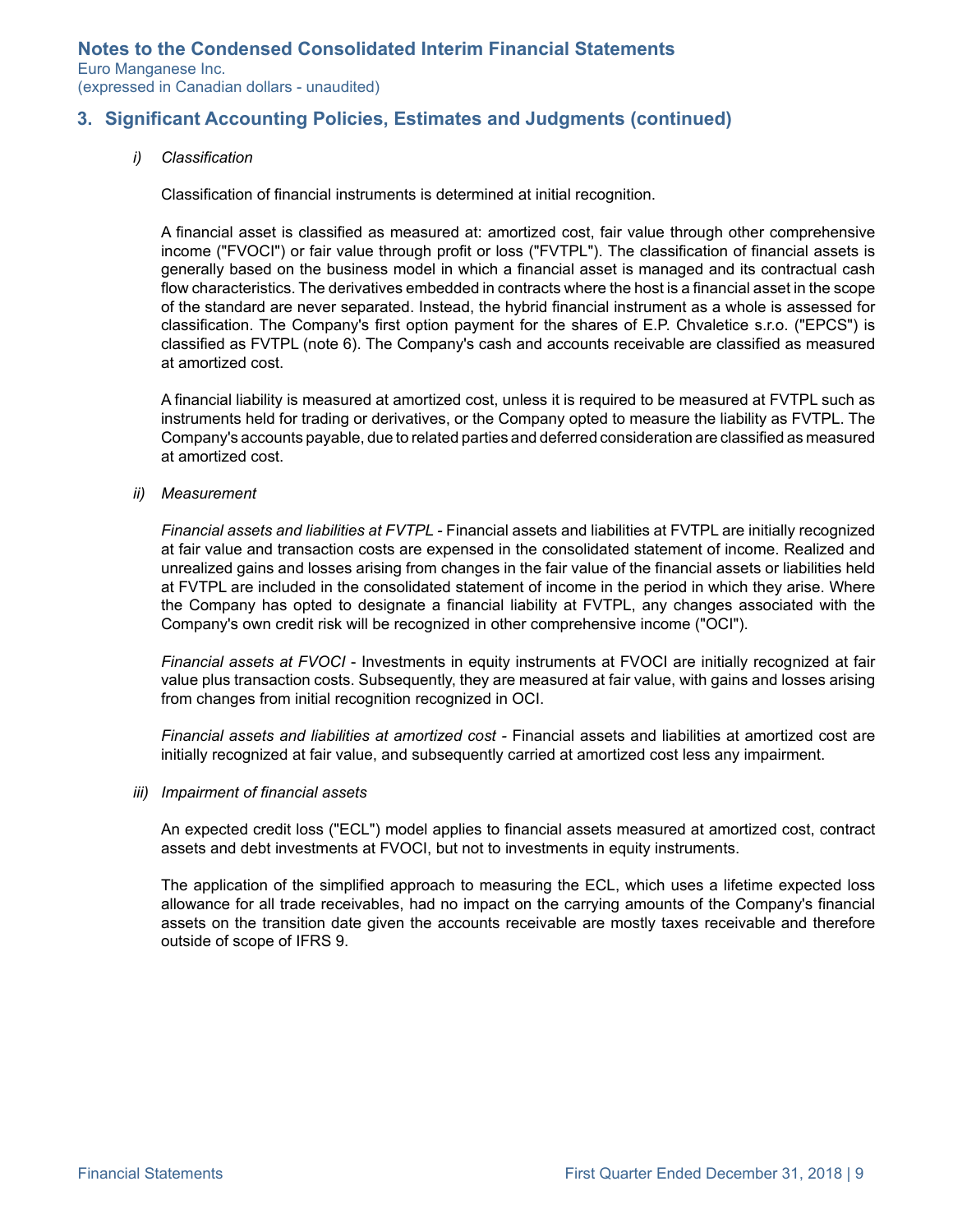<span id="page-9-0"></span>Euro Manganese Inc. (expressed in Canadian dollars - unaudited)

# **3. Significant Accounting Policies, Estimates and Judgments (continued)**

#### *iv) Derecognition*

Financial assets are derecognized when the investments mature or are sold, and substantially all the risks and rewards of ownership have been transferred. A financial liability is derecognized when the obligation under the liability is discharged, canceled or expired. Gains and losses on derecognition are recognized within finance income and finance costs, respectively. Gains or losses on financial assets classified as FVOCI remain within accumulated OCI.

*v) Fair value of financial instruments*

The fair values of quoted investments are based on current prices. If the market for a financial asset is not active, the Company establishes fair value by using valuation techniques. These include the use of recent arm's length transactions, reference to other instruments that are substantially the same, discounted cash flow analysis, and option pricing models refined to reflect the financial asset's specific circumstances.

b) IFRS 15 *Revenue from Contracts with Customers* ("IFRS 15")

IFRS 15 is applicable for annual periods beginning on or after as of January 1, 2018, and covers principles that an entity shall apply to report useful information to users of financial statements about the nature, amount, timing, and uncertainty of revenue and cash flows arising from a contract with a customer.

The Company does not yet have revenues from contracts with customers and therefore this accounting standard has no impact on the financial statements of the Company.

#### *3.2 Significant estimates and judgments*

The preparation of financial statements requires the use of estimates and judgments that affect the amounts reported and disclosed in the consolidated financial statements and related notes. These estimates and judgments are based on management's best knowledge of the relevant facts and circumstances, taking into consideration previous experience, but actual results may differ materially from the amounts included in the financial statements. The significant estimates and judgments applied in the preparation of these unaudited condensed consolidated interim financial statements for the three months ended December 31, 2018, are consistent with those applied and disclosed in Note 3.13 to the Company's audited consolidated financial statements for the year ended September 30, 2018.

In addition, the Company applied significant judgment in determining the value of the first option payment pursuant to an option agreement with EPCS ("EPCS Option Agreement") and its classification as financial instrument at FVTPL (Note 6).

#### *3.3 New standards and pronouncements not yet adopted*

Certain new standards, interpretations, amendments and improvements to existing standards were issued by the IASB. The following has not yet been adopted by the Company and being evaluated to determine its impact:

IFRS 16 - *Leases* ("IFRS 16") - The new standard on lease accounting was issued on January 13, 2016 and replaces the current guidance in IAS 17 *Lease Accounting*. The new standard results in substantially all lessee leases being recorded on the consolidated statement of financial position. IFRS 16 is effective for annual periods beginning on or after January 1, 2019, with early adoption permitted. The Company is currently evaluating the impact of this new standard on the Company's financial statement measurements and disclosures.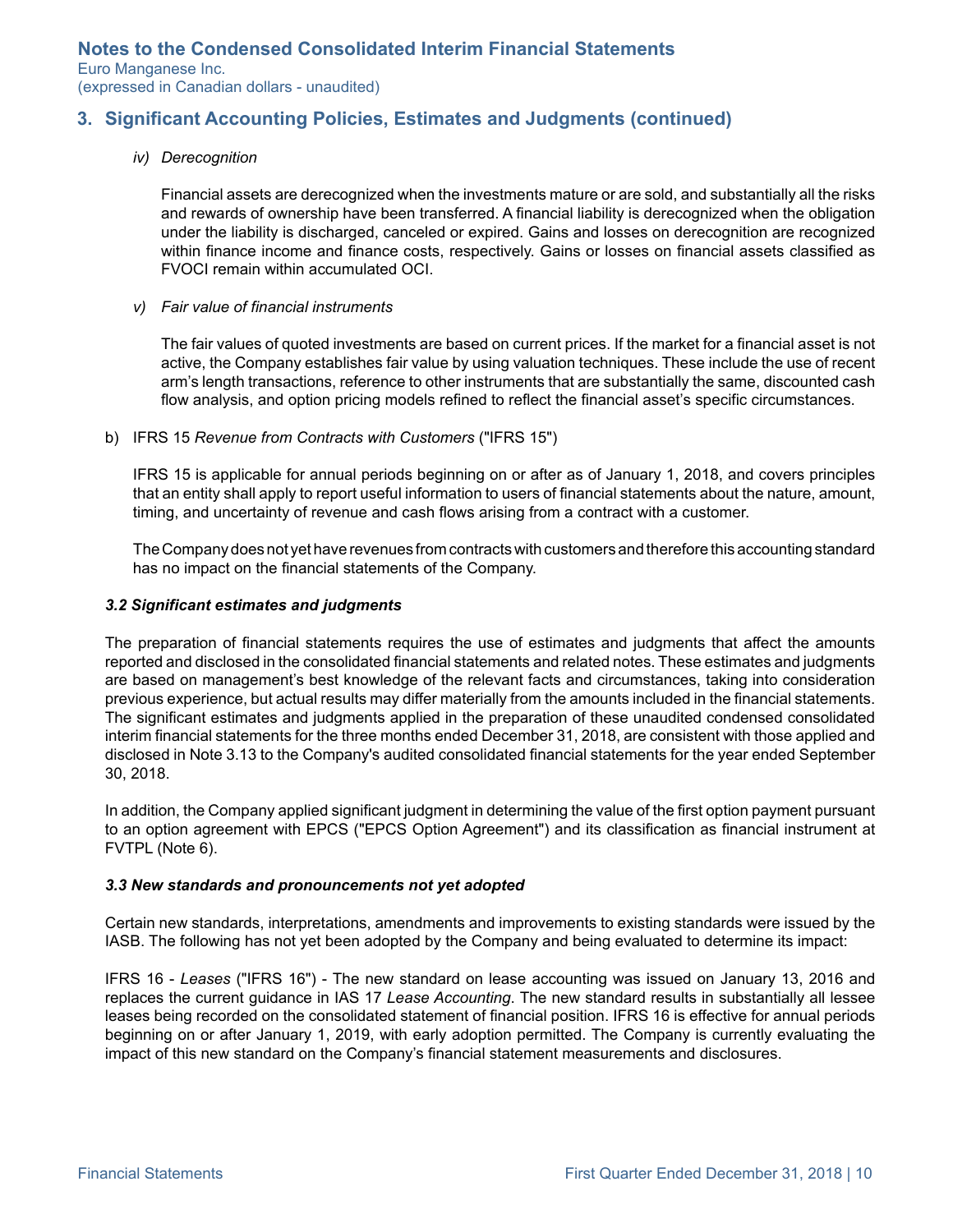<span id="page-10-0"></span>Euro Manganese Inc. (expressed in Canadian dollars - unaudited)

## **4. Exploration and Evaluation Assets**

The Company was formed with the objective of evaluating, acquiring, developing and operating the Chvaletice Project as an HPEMM and HPMSM project. The Company holds two exploration licenses for the Chvaletice Project (the "Licenses"), both expiring May 31, 2023. On April 17, 2018, with effect from April 28, 2018, the Company was issued a Preliminary Mining Permit by the Czech Ministry of Environment, referred to by the Ministry as the prior consent of the establishment of the Mining Lease District (the "Preliminary Mining Permit"). The Preliminary Mining Permit, valid until April 30, 2023, covers the areas included in Licenses and secures the Company's rights for the entire deposit. The Preliminary Mining Permit forms one of the prerequisites for the application for the establishment of the Mining Lease District and represents one of the key steps towards final permitting for the project. The establishment of the Mining Lease District, the application for the final Mining Permit, and applications for permits relating to the construction of infrastructure required for the project, are required prior to operation at the Chvaletice Manganese Project.

The acquisition of Mangan included granting a 1.2% net smelter royalty interest and the issue, over a four-year period, of common shares of the Company in five equal tranches, each valued at \$300,000 (note 7). The carrying value of the Company's exploration and evaluation assets of \$1,249,086 represents the fair value of the initial share consideration following the acquisition date of Mangan on May 13, 2016, as well as the discounted value of the deferred share consideration, as determined by the Company on the acquisition date.

### **5. Property and Equipment**

|                                 | <b>December 31, 2018</b> |         |              |
|---------------------------------|--------------------------|---------|--------------|
|                                 | <b>Equipment</b>         | Land    | <b>Total</b> |
|                                 | \$                       | \$      | \$           |
| Cost                            |                          |         |              |
| October 1, 2018                 | 58,932                   | 318,729 | 377,661      |
| Additions                       | 1,623                    |         | 1,623        |
| <b>December 31, 2018</b>        | 60,555                   | 318,729 | 379,284      |
|                                 |                          |         |              |
| <b>Accumulated depreciation</b> |                          |         |              |
| October 1, 2018                 | (8, 551)                 |         | (8, 551)     |
| Additions                       | (4, 555)                 |         | (4, 555)     |
| <b>December 31, 2018</b>        | (13, 106)                |         | (13, 106)    |
|                                 |                          |         |              |
| <b>Net Book Value</b>           |                          |         |              |
| October 1, 2018                 | 50,381                   | 318,729 | 369,110      |
| <b>December 31, 2018</b>        | 47,449                   | 318,729 | 366,178      |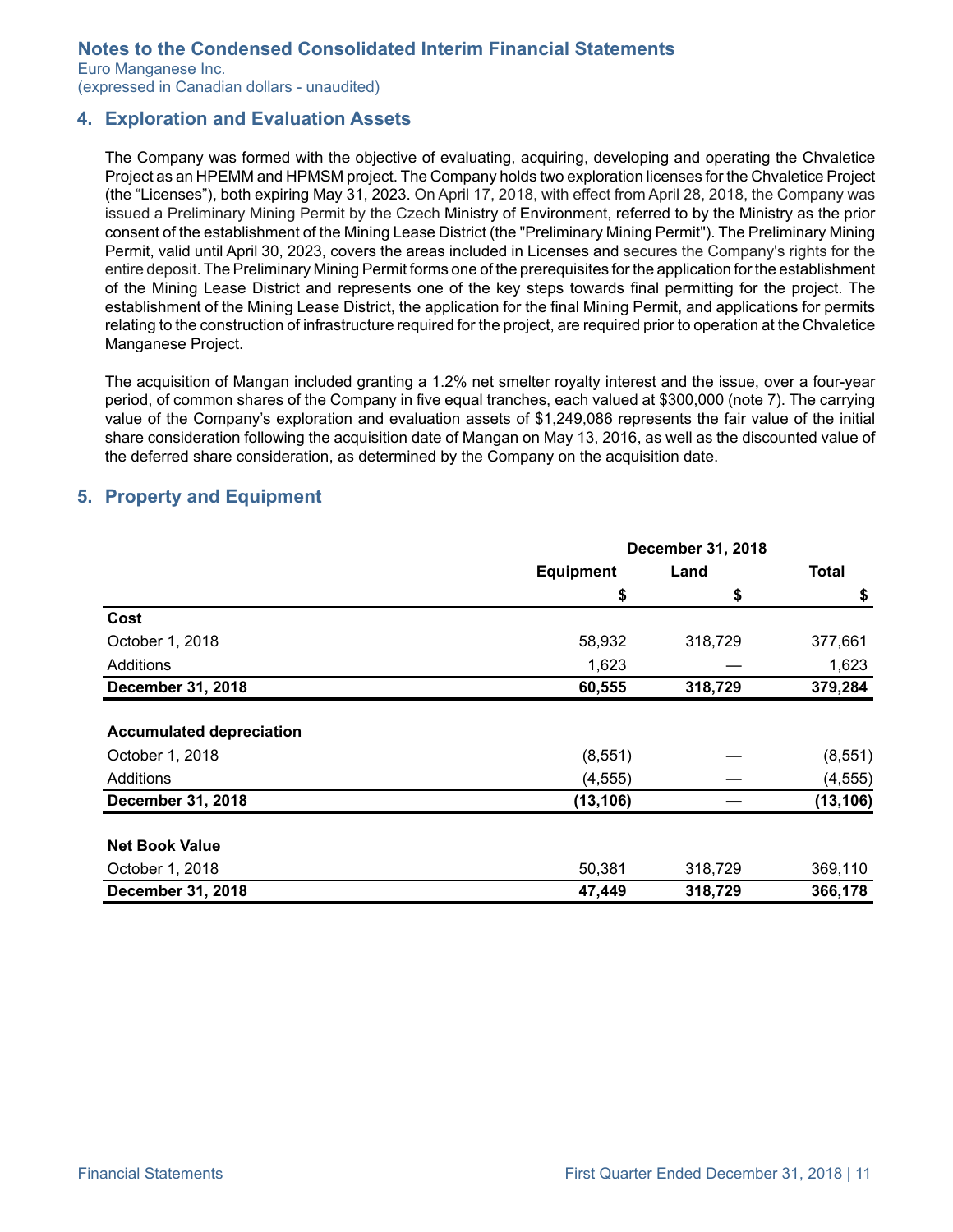<span id="page-11-0"></span>Euro Manganese Inc.

(expressed in Canadian dollars - unaudited)

### **5. Property and Equipment (continued)**

|                          | December 31, 2017 |                |         |
|--------------------------|-------------------|----------------|---------|
|                          | Equipment         | Land           | Total   |
|                          | \$                | \$             | \$      |
| Cost                     |                   |                |         |
| October 1, 2017          | 11,588            |                | 11,588  |
| Additions                |                   | (a)<br>318,734 | 318,734 |
| December 31, 2017        | 11,588            | 318,734        | 330,322 |
|                          |                   |                |         |
| Accumulated depreciation |                   |                |         |
| October 1, 2017          | (2,895)           |                | (2,895) |
| Additions                | (974)             |                | (974)   |
| December 31, 2017        | (3,869)           |                | (3,869) |
|                          |                   |                |         |
| Net Book Value           |                   |                |         |
| October 1, 2017          | 8,693             |                | 8,693   |
| December 31, 2017        | 7,719             | 318,734        | 326,453 |

 $<sup>(a)</sup>$  In November 2017, the Company acquired land near the Chvaletice Project area.</sup>

### **6. EPCS Option**

On October 17, 2018, the Company, through its Czech subsidiary Mangan, made the first option payment of 14 million Czech Korunas (\$815,000) as stipulated in the EPCS Option Agreement for the purchase of a 100% interest in EPCS dated on August 13, 2018. EPCS is a Czech operating company whose principal asset is a large parcel of industrial zoned land adjacent to the Chvaletice Manganese Project, where the Company proposes to develop its high-purity manganese processing facility.

Pursuant to the EPCS Option Agreement, the Company has the right to acquire a 100% interest in EPCS by making two additional instalments aggregating 126 million Czech Korunas (approximately \$7.32 million) as follows:

- a) an instalment of 42,000,000 Czech Koruna (approximately \$2.44 million), within 60 days of final approval of the environmental impact assessment for the Chvaletice Manganese Project, but no later than three years after signing the EPCS Option Agreement. The three-year term may be extended under certain circumstances by up to one year; and
- b) a final instalment of 84,000,000 Czech Koruna (approximately \$4.88 million), due upon receipt of all development permits for the Chvaletice Manganese Project, but no later than five years after signing the EPCS Option Agreement.

The first payment made on October 17, 2018, is a derivative classified as FVTPL due to the following:

- a) The option is for the acquisition of shares of EPCS rather than a non-monetary asset;
- b) It does not meet any of the scope exceptions from recognition as a derivative under IFRS 9;
- c) Control of the Company over EPCS is not present until the third option payment is made. The remaining two payments are dependent on the Board's approval and are not legally enforceable by the shareholder of EPCS.

There was no change in the fair value of the option in the period from the payment to December 31, 2018.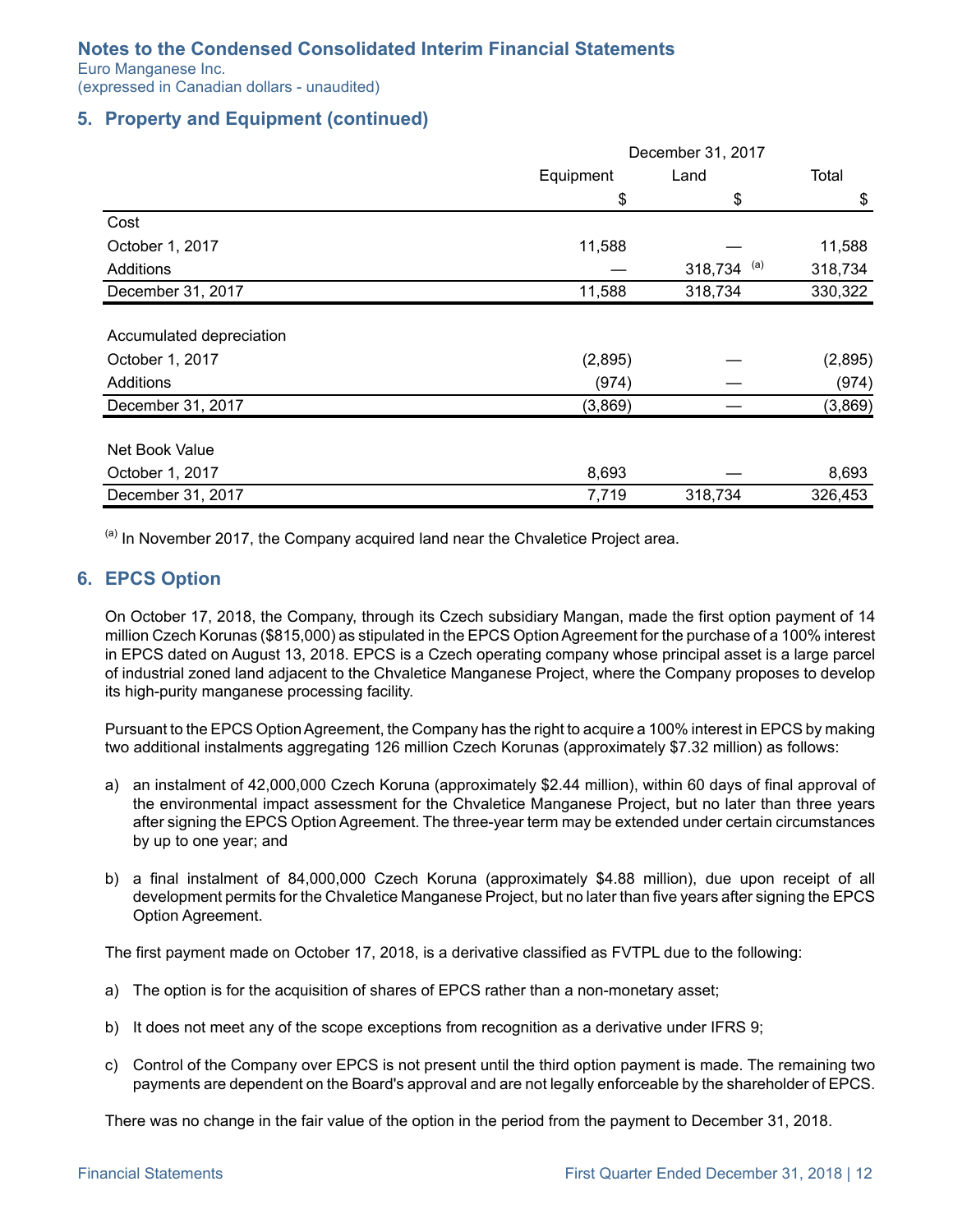<span id="page-12-0"></span>Euro Manganese Inc. (expressed in Canadian dollars - unaudited)

### **7. Deferred Consideration**

The deferred consideration relates to the Company's remaining share issuance commitment in connection with the acquisition of its exploration and evaluation assets (note 4). Movement in the deferred consideration during the three months ended December 31, 2018 and 2017 is as follows:

|                                                            | Three months ended December 31, |         |  |
|------------------------------------------------------------|---------------------------------|---------|--|
|                                                            | 2018                            | 2017    |  |
|                                                            | \$                              | \$      |  |
| Balance, beginning of the year                             | 515,773                         | 724,377 |  |
| Accretion during the period                                | 18,440                          | 25,898  |  |
| Fair value of share consideration issued during the period |                                 |         |  |
| Balance, end of the period                                 | 534,213                         | 750,275 |  |
| Less: current portion                                      | (285, 104)                      |         |  |
|                                                            | 249,109                         | 465,171 |  |

At December 31, 2018, the Company has a commitment to issue common shares for a cumulative total value of \$600,000. The two remaining \$300,000 payment obligations are due on May 13, 2019 and 2020. The number of shares to be issued will be based on value of the Company's shares at the time of each issuance, or pursuant to an amending agreement between the Company and Mangan's founding shareholders dated June 15, 2018, in cash, at the Company's sole discretion. The amending agreement also indicates that the minimum deemed value of the common shares will not be less than \$0.05 per share, and that in the event either of the remaining two share issuances result in the deemed value of the shares being below \$0.05 per share, the Company has agreed to settle such payment in cash.

### **8. Equity**

#### **a) Common shares**

The Company has unlimited authorized common shares with no par value.

|                                         |                    | Number of<br>common |               |
|-----------------------------------------|--------------------|---------------------|---------------|
|                                         | <b>Share price</b> | shares              | Share capital |
|                                         | \$                 |                     | \$            |
| <b>Balance at September 30, 2018</b>    |                    | 160,509,600         | 19,972,416    |
| Shares issued pursuant to IPO in Canada |                    |                     |               |
| Initial public offering                 | 0.25               | 10,000,000          | 2,500,000     |
| Less: Cash expenses paid                |                    |                     | (414, 223)    |
|                                         |                    | 10,000,000          | 2,085,777     |
| Less: non-cash expenses:                |                    |                     |               |
| Issue costs accrued in prior period     |                    |                     | 245,722       |
| Broker warrants issued                  |                    |                     | (98, 890)     |
|                                         |                    |                     | 2,232,609     |
| Shares issued for broker fees           | 0.25               | 200,000             | 50,000        |
| <b>Balance at December 31, 2018</b>     |                    | 170,709,600         | 22,255,025    |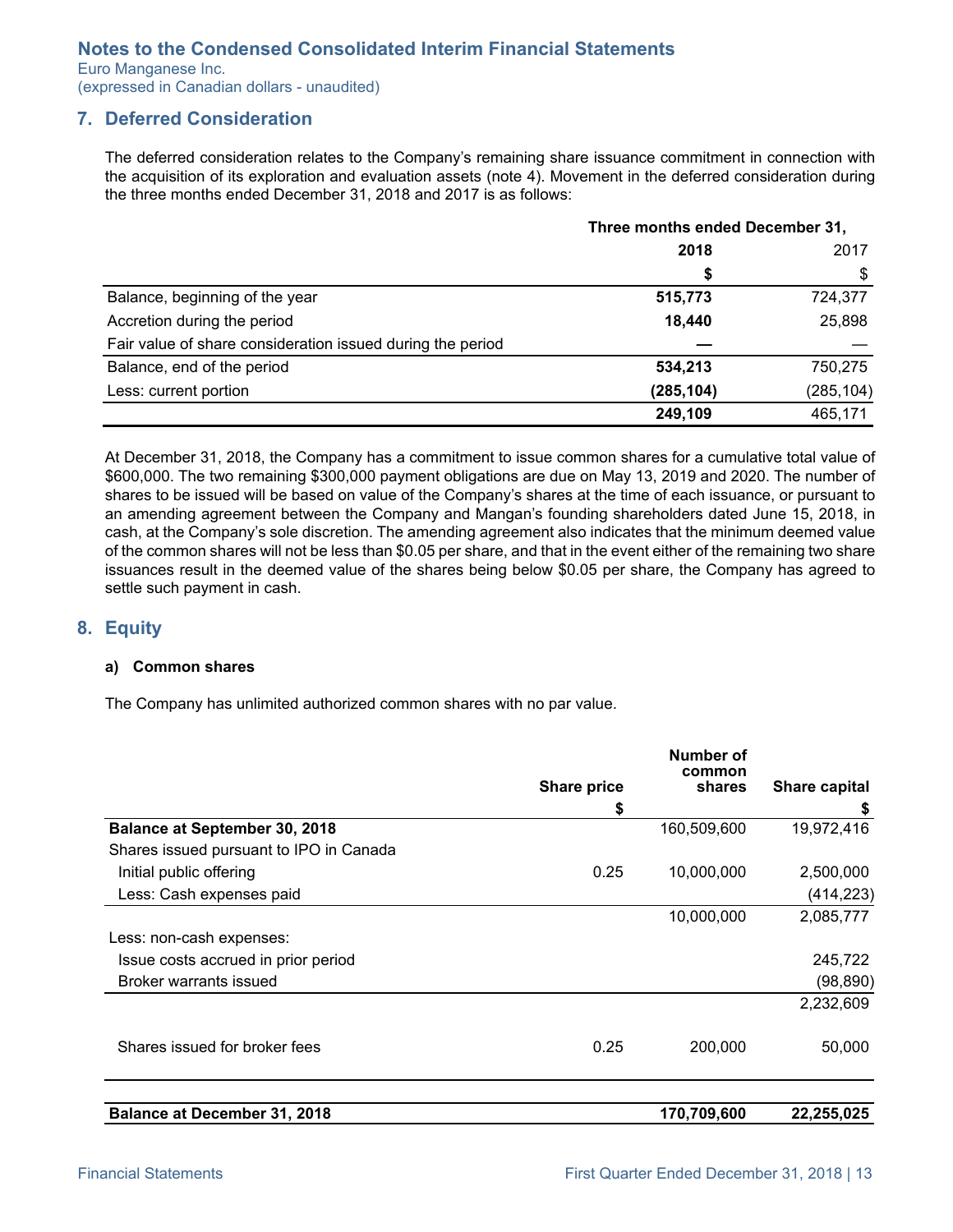Euro Manganese Inc. (expressed in Canadian dollars - unaudited)

## **8. Equity (continued)**

The following is a summary of shares issued during the three months ended December 31, 2018:

i) Shares issued for cash and broker fees:

On October 2, 2018, the Company completed its IPO on the TSX-V of 10,000,000 common shares at a price of \$0.25 per share, for aggregate gross proceeds of \$2,500,000. Fees payable to the Canadian agent included the corporate finance fee, plus 6% of the aggregate gross proceeds of the Canadian IPO in excess of \$1,500,000, payable 1% or \$10,000 in cash and 5% in fully paid common shares (200,000 shares valued at \$50,000), and a warrant entitling the Canadian agent to purchase 10% of the common shares issued in excess of 6,000,000 common shares (400,000 shares) at an exercise price of \$0.375 per share for a period of 36 months from the date of issue (the "Canadian Agent's Warrant").

ii) Escrowed securities

Upon the listing of the Company's CDIs and common shares on the ASX and TSXV, respectively, certain of its securities became subject to escrow. Specifically, under National Policy 46-201 Escrow for Initial Public Offerings ("NP 46-201"), 29,045,361 common shares and 5,600,000 options were subject to escrow and are scheduled to be released as follows: 25% on the listing date of October 2, 2018; and 25% after six, twelve and eighteen months. Under the TSX-V's Seed Sale Resale Restrictions ("SSRR"), 778,575 common shares and 225,000 options were subject to escrow and are scheduled to be released as follows: 20% on the listing date on October 2, 2018; and 20% after each of the next four months. Under the ASX Listing Rules, 25,522,290 common shares, 9,550,000 options and 8,684,015 warrants are to be escrowed for a period of up to two years from the ASX listing date of September 28, 2018.

As of the date of these consolidated financial statements, 7,261,341 common shares and 1,400,000 options have been released under NP 46-201, and all 778,575 common shares and all 225,000 options have been released under SSRR. Additionally, 858,777 common shares and 150,000 options have been released under the ASX Listing Rules.

In many cases, a particular holder, or particular common share, option or warrant, is subject to escrow under one or more of NP 46-201, SSRR and ASX Listing Rules. If a holder of these securities is subject to one or more of these escrow regimes, the particular security will not be released from escrow until the release schedule for all regimes have been met.

#### **b) Share options**

The Company has a rolling share-based compensation plan (the "Plan") allowing for the reservation of a maximum 10% of the common shares issued and outstanding at any given time for issuance under the Plan. Under the Plan, all stock options are granted at the discretion of the Company's board of directors. The term of any option granted may not exceed ten years and the exercise price may not be less than the market value of the Company shares or, if the Company's shares are not traded on a stock exchange, the share value equal to the Company's most recent arm's length equity financing share price.

Current outstanding options have an expiry date of ten years and vest over a period of 24 months. A continuity summary of the stock options granted and outstanding under the Plan for the three months ended December 31, 2018 and the year ended September 30, 2018, is presented below: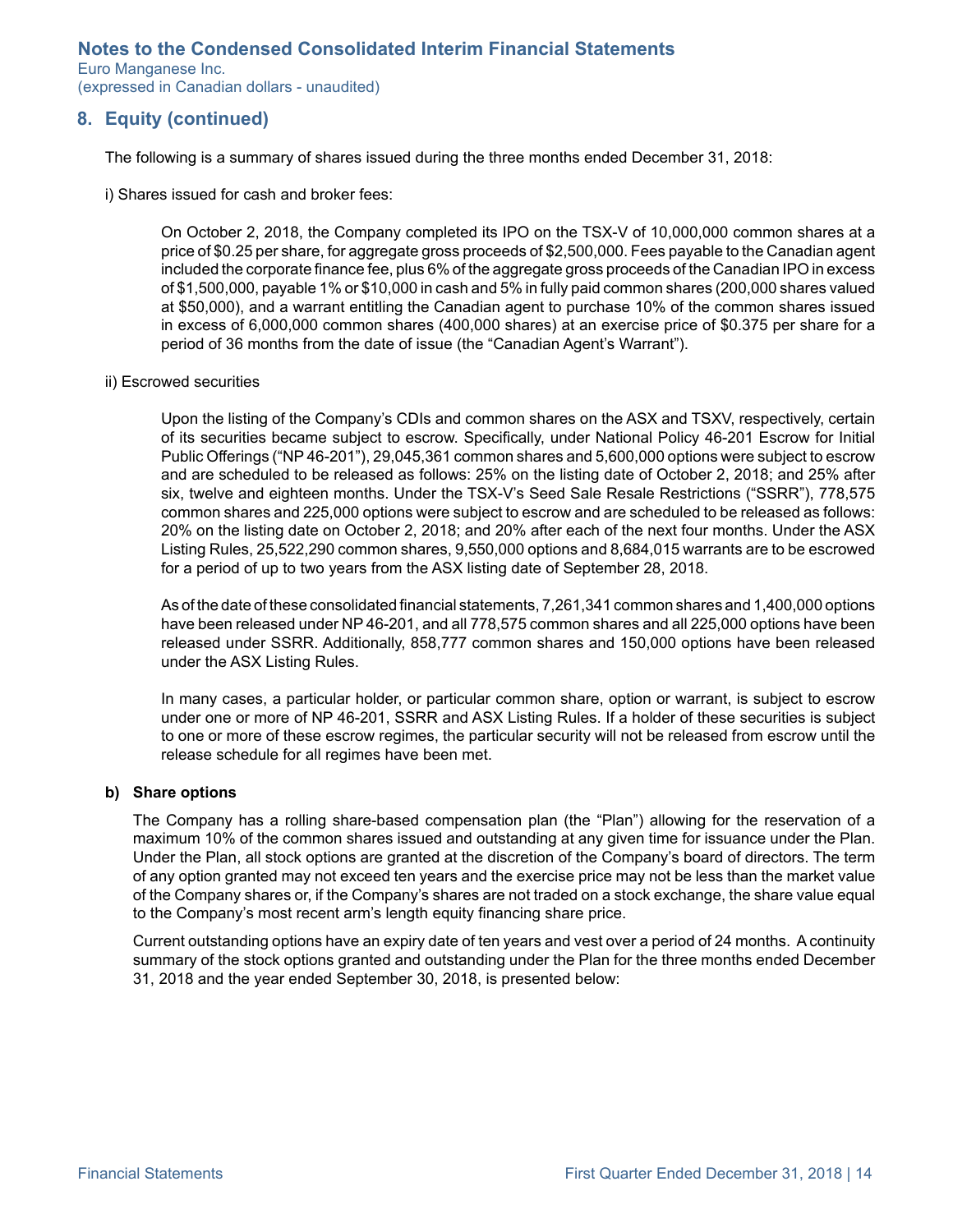Euro Manganese Inc. (expressed in Canadian dollars - unaudited)

# **8. Equity (continued)**

|                                  | <b>December 31, 2018</b>   |                                                         |                            | September 30, 2018                                      |
|----------------------------------|----------------------------|---------------------------------------------------------|----------------------------|---------------------------------------------------------|
|                                  | Number of<br>share options | Weighted<br>average<br>exercise price<br>(\$/per share) | Number of<br>share options | Weighted<br>average<br>exercise price<br>(\$/per share) |
| Balance, beginning of the period | 12,525,000                 | 0.15                                                    | 7,250,000                  | 0.10                                                    |
| Options granted                  |                            |                                                         | 5,725,000                  | 0.20                                                    |
| Options exercised                |                            |                                                         | (50,000)                   | 0.11                                                    |
| Options expired                  |                            |                                                         | (149, 995)                 | 0.09                                                    |
| Options forfeited                |                            |                                                         | (250,005)                  | 0.10                                                    |
| Balance, end of the period       | 12,525,000                 | 0.15                                                    | 12,525,000                 | 0.15                                                    |

During the three months ended December 31, 2018 the Company recorded share-based compensation expense of \$115,214 (three months ended December 31, 2017 - \$68,025) of which \$40,425 has been allocated to project expenses (three months ended December 31, 2017 - \$17,405) and \$74,789 to administrative expenses (three months ended December 31, 2017 - \$50,620).

The balance of options outstanding and exercisable at December 31, 2018, is as follows:

|                              | <b>Options outstanding &amp; exercisable</b> |                                                              | <b>Options exercisable</b>             |                                                              |
|------------------------------|----------------------------------------------|--------------------------------------------------------------|----------------------------------------|--------------------------------------------------------------|
| Exercise price<br>(\$/Share) | Number of share<br>options                   | Weighted average<br>remaining<br>contractual life<br>(years) | Number of share<br>options outstanding | Weighted average<br>remaining<br>contractual life<br>(years) |
| 0.08                         | 1,625,000                                    | 7.4                                                          | 1,625,000                              | 7.4                                                          |
| 0.10                         | 1,775,000                                    | 8.2                                                          | 1,249,965                              | 8.1                                                          |
| 0.11                         | 4.100.000                                    | 8.8                                                          | 2,733,310                              | 8.8                                                          |
| 0.20                         | 3,725,000                                    | 9.1                                                          | 1,241,620                              | 9.1                                                          |
| 0.25                         | 1,300,000                                    | 9.6                                                          | 433,333                                | 9.6                                                          |
| 0.15                         | 12,525,000                                   | 8.7                                                          | 7,283,228                              | 8.5                                                          |

#### **c) Warrants**

|                                      |                                                                     | <b>December 31, 2018</b> | September 30, 2018    |                                        |
|--------------------------------------|---------------------------------------------------------------------|--------------------------|-----------------------|----------------------------------------|
|                                      | <b>Weighted-</b><br>Number of<br>average<br>warrants exercise price |                          | Number of<br>warrants | Weighted-<br>average<br>exercise price |
|                                      |                                                                     | S                        |                       |                                        |
| Outstanding, beginning of the period | 5,784,015                                                           | 0.20                     | 2,927,265             | 0.11                                   |
| <b>Issued</b>                        | 2,900,000                                                           | 0.38                     | 2,856,750             | 0.30                                   |
| Exercised                            |                                                                     |                          |                       |                                        |
| <b>Expired</b>                       |                                                                     |                          |                       |                                        |
| Outstanding, end of the period       | 8,684,015                                                           | 0.26                     | 5,784,015             | 0.20                                   |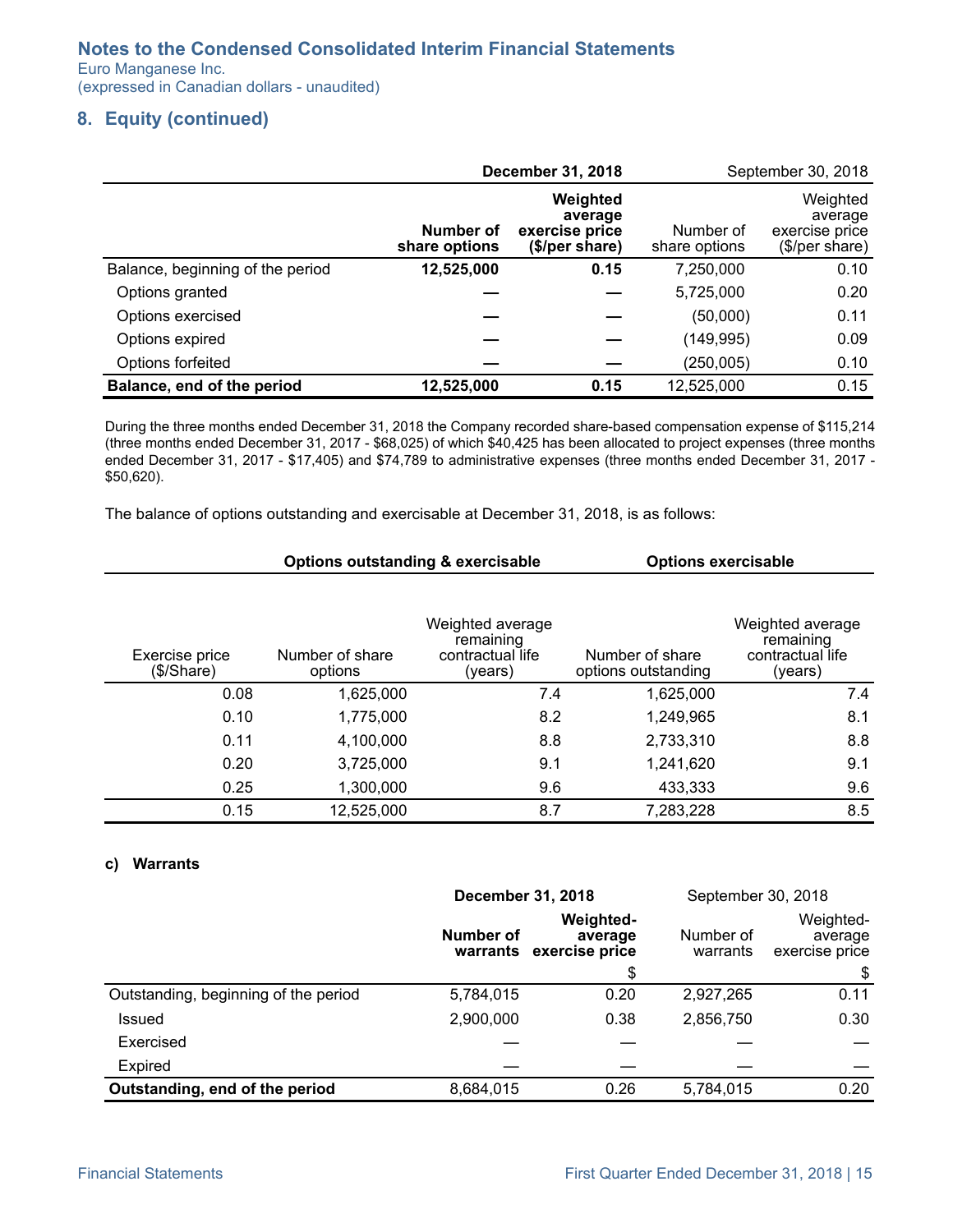<span id="page-15-0"></span>Euro Manganese Inc. (expressed in Canadian dollars - unaudited)

### **8. Equity (continued)**

As at December 31, 2018, the following warrants were outstanding:

| <b>Expiry date</b> | Weighted<br>average<br>exercise price | Number of<br>warrants | Weighted<br>average<br>remaining<br>contractual life<br>(years) |
|--------------------|---------------------------------------|-----------------------|-----------------------------------------------------------------|
| June 16, 2019      | 0.11                                  | 2,042,895             | 0.5                                                             |
| June 30, 2019      | 0.11                                  | 292,250               | 0.5                                                             |
| July 31, 2019      | 0.11                                  | 417,295               | 0.6                                                             |
| August 18, 2019    | 0.11                                  | 174,825               | 0.6                                                             |
| February 28, 2021  | 0.30                                  | 2,856,750             | 2.2                                                             |
| October 1, 2021    | 0.38                                  | 2,900,000             | 2.8                                                             |
|                    | 0.26                                  | 8,684,015             | 1.8                                                             |

On October 2, 2018, in connection with the IPO in Australia and Canada, the Company issued warrants entitling the Australian and Canadian agents to purchase 2,500,000 and 400,000 common shares, respectively, at \$0.375 per share. Based on Black-Scholes pricing model using a risk-free rate of 2.19%, an expected life of 3.0 years, an annualized volatility of 90% (based on volatility assumptions of comparable companies), a dividend rate of nil, and a share price of \$0.25, these warrants were assigned an estimated total value of \$354,466.

# **9. Related Party Transactions**

Transactions between the Company and its subsidiary have been eliminated on consolidation and are not disclosed in this note. Details of transactions between the Company and other related parties are disclosed below. Related parties include the board of directors and officers, close family members and enterprises that are controlled by these individuals as well as certain consultants performing similar functions.

a) Key management compensation

Key management personnel include the board of directors and the Chief Executive Officer, Chief Financial Officer, the Managing Director of the Company's Czech subsidiary the Vice President, Corporate Development and Corporate Secretary, and the Vice President, Project Development.

During the three months ended December 31, 2018, and 2017, the Company incurred the following expenses to officers or directors of the Company or companies with common directors:

|                                                                 | Three months ended December 31, |         |
|-----------------------------------------------------------------|---------------------------------|---------|
|                                                                 | 2018                            | 2017    |
|                                                                 | S                               | S.      |
| Salaries and consulting fees payable to officers of the Company | 374,428                         | 308,144 |
| Directors and officers' stock-based compensation                | 73,714                          | 44.881  |
|                                                                 | 448,142                         | 353,025 |

b) Related party transactions during the three months ended December 31, 2018 and 2017

A Company's director is associated with PRK Partners s.r.o. ("PRK"), a legal firm based in the Czech Republic. During the three months ended December 31, 2018, PRK's legal fees charged to the Company totaled \$35,717 (2017 - \$26,806).